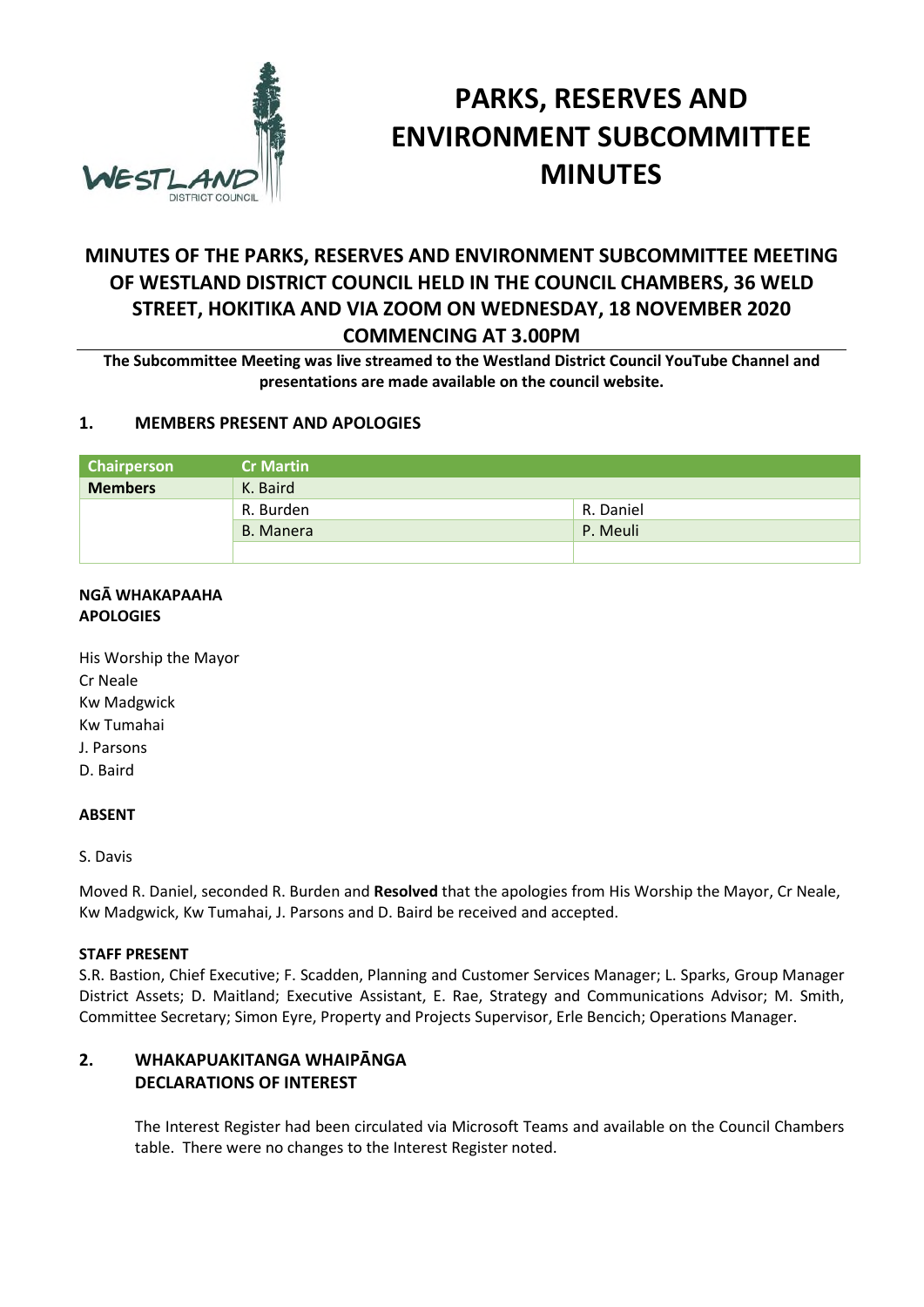# **3. NGĀ TAKE WHAWHATI TATA KĀORE I TE RĀRANGI TAKE URGENT ITEMS NOT ON THE AGENDA**

There were no urgent items of business not on the Agenda.

### **4. NGĀ MENETI O TE HUI KAUNIHERA MINUTES OF MEETINGS**

The Minutes of the previous Meeting were circulated separately via Microsoft Teams.

# **Parks, Reserves and Environment Subcommittee Meeting Minutes – 16 September 2020**

Moved B. Manera, seconded R. Burden and **Resolved** that the Minutes of the Parks, Reserves and Environment Subcommittee Meeting held on the 16 September 2020 be confirmed as a true and correct record of the meeting.

The Chair **Approved** that their digital signature be added to the confirmed Parks, Reserves and Environment Subcommittee Meeting Minutes of 16 September 2020.

# **5. ACTION LIST**

The Group Manager: District assets and the Planning Manager spoke to the Action List and provided the following updates:

#### **Racecourse Master Plan**

This action has been differed to the Planning and Regulatory Committee, a workshop is set for the concept plans on the 10 December 2020. Item to be removed from this Action list.

#### **Town Centre Plan**

This action has been differed to the Planning and Regulatory Committee, a workshop is set for the concept plans on the 10 December 2020. Item to be removed from this Action list.

#### **Beachfront and Sunset Point Upgrade**

Planting completed, the only job remaining is to hydro seed the grass – This action can now be removed from the list.

#### **Master Management Plans**

The Reserve Management plan is in progress, currently working on a plan to manage the large group of reserves in the region – An update to this item on progress will be at the next meeting.

#### **Gibson Quay – Heritage Hokitika**

A site visit was done with Heritage Hokitika and an action list is been compiled. A lot of work required around the Custom House, the Group Manager: District Assets advised that additional funding has been secured and have a working action plan. To represent to the Committee at the next meeting.

#### **Mountain Bike Club Vision**

Will be invited to present at the next Committee Meeting around connecting trails and their vision for the future.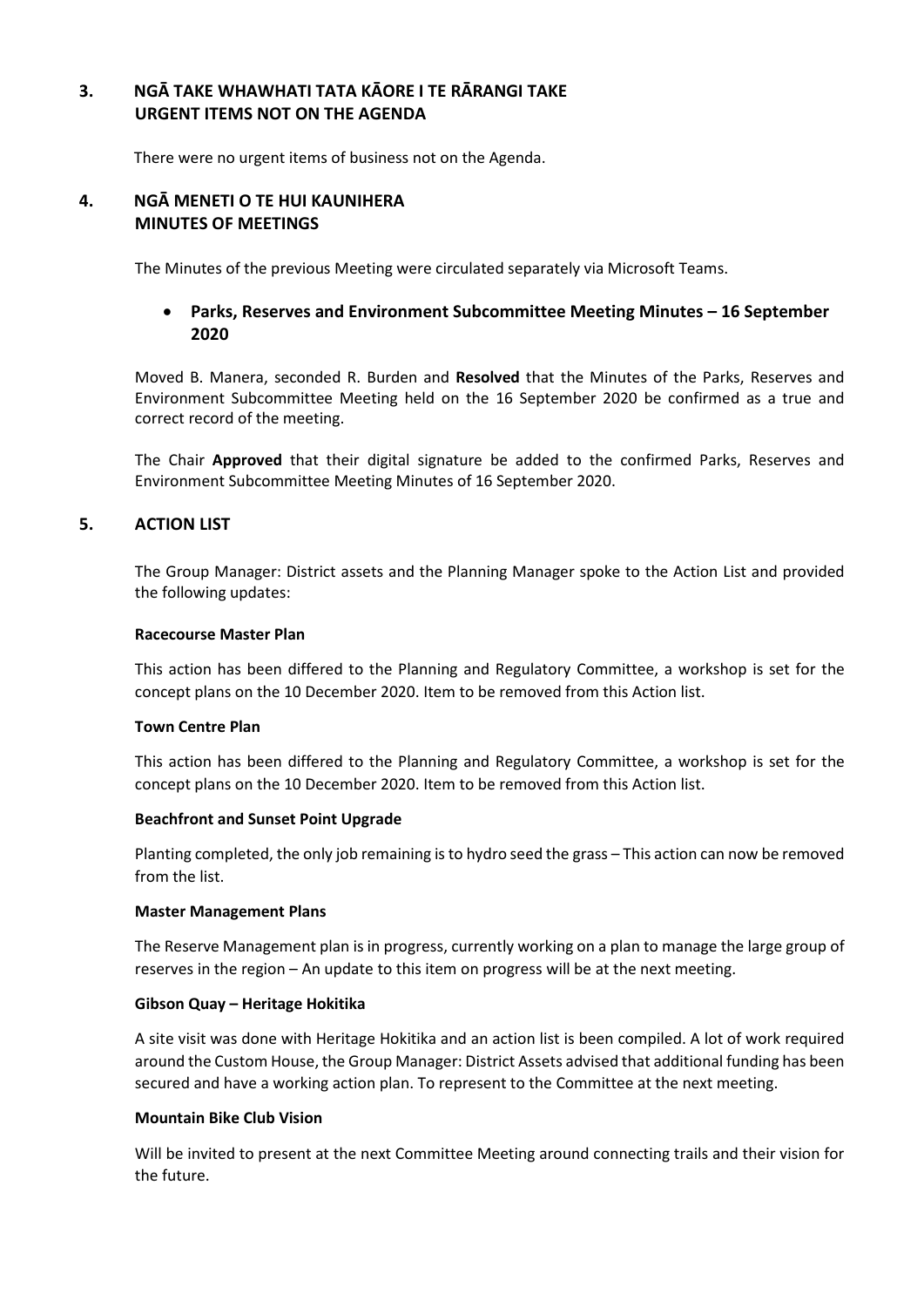#### **Heritage Walking Trail Group**

Jackie Gurden is currently away, update deferred to the next Committee Meeting.

#### **Cass Square and Racecourse Concept Plans**

Concepts are in progress now, once these are done, a meeting will be set with stakeholders. This action has been differed to the Planning and Regulatory Committee as per the Racecourse Master Plan, a workshop is set for the concept plans on the 10 December 2020. Item to be removed from this Action list.

*Action: Invite the Parks, Reserves and Environment Subcommittee to the 10th December workshop.* 

#### **Subcommittee Site Visit – Sunset Point, Cass Square & Racecourse**

Site visit set for today at the conclusion of the meeting. Item to be removed from the action list.

Moved B. Manera, seconded R. Daniels and **Resolved** that the updated Action List be received. With the following amendments below:

- 1. Racecourse Masterplan Remove from the action list.
- 2. Town Centre Plan Remove from the action list.
- 3. Beachfront and Sunset Point Upgrade Remove from the action list.
- 4. Cass Square and Racecourse Concept plans Invite the Subcommittee to the 10 December workshop - Remove from the action list.
- 5. Subcommittee Site Visit Sunset Point, Cass Square & Racecourse Remove from the action list.
- 6. Invite the Parks, Reserves and Environment Committee to the Workshop on the 10 December 2020.

# **6. NGĀ TĀPAETANGA PRESENTATIONS**

#### **NIL**

*The following Agenda items were presented out of order.* 

# **8. VERBAL UPDATES**

#### **Maintenance Items:**

# - **Maintenance Contracts: Cr Martin (Chair)**

The Group Manager: District Assets spoke to this item and updated the Committee on aspects of the maintenance contract, specifically around expectation in identified areas verses what is actually within the contract.

Footpath Maintenance: Currently not in the contract. In saying this Council undertook to have the pavements cleaned recently as a special one off. Moving forward this will be added to the maintenance contract to become a bi-annual event.

Mowing of the berms: Currently not part of the maintenance contract. Council are in the process of formalising the mowing with the contractor.

Council are currently reviewing the contract models and this will be brought to Council for discussion.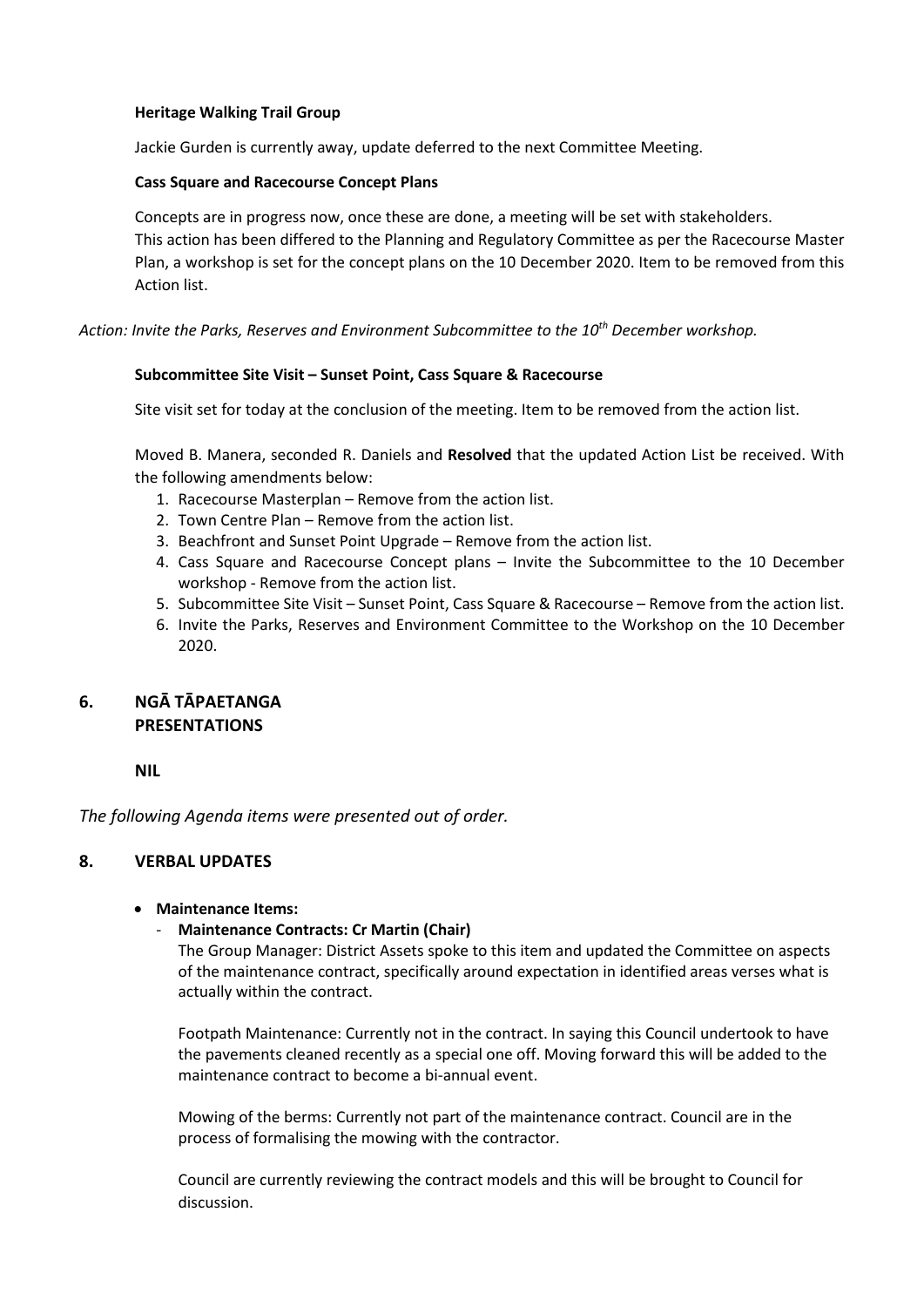To close the discussion on this item the Subcommittee noted some areas of concern for the Council to follow up with the Contractors:

- Ross Cemetery The overgrowth is encroaching on the cemetery, need to be cleared back to the boundary again.
- Gibson Quay All the long grass along the cycle trail, pedestrian walk and railway lines.
- $\bullet$  Airport Hill Climb up the hill is overgrown.
- Garden at the entrance to town Overgrown, weeds need removing.
- New Ross toilet block The grass is being mowed but a lot of growth up hard against the buildings and outflow pipes.
- Cass Square Gardens The flower beds are all full of weeds and overgrown.
- The CBD Gardens Need weeding.

#### - **Kumara Junction Roundabout: R. Burden**

The Group Manager: District Assets spoke to this item and advised the Committee that this is outside of Councils scope. The Roundabout maintenance is an agreement between the New Zealand Transit Authority (NZTA), Kiwi Rail and the Kumara Community. The Chief Executive advised that a Kumara Community member advised that weeding was due to commence in the next few days.

#### - **Lazar Park Rubbish Bins : R. Burden**

Council to review the rubbish collection set up at the park. A lot of rubbish in the park.

#### *Action: Review the rubbish collection at the park, less bins than there used to be. A lot of rubbish around.*

#### - **Reserve and Berm Mowing: R. Burden**

As part of the maintenance projects, District assets are working with the contractor, not actually part of the contract, have been doing it out of the goodness of their heart. Looking to add it back into the current contract.

#### - **Ross Cenotaph: Biddy Manera**

Lettering needs re-doing. A lot of disrepair. The Group Manager: District Assets advised that the Ross Cenotaph was not function of Council and were not allowed to be touched, but would get District Assets staff to contact Biddy for the correct application process for the maintenance of the cemetery. This is looked after by Veterans Affairs based in Wellington.

*Action: District Assets staff to contact B. Manera for the correct application process for the maintenance of the cemetery.* 

#### **Chinese Gardens, Ross: Biddy Manera**

A massive slip up Jones Creek has contributed to creek levels rising as rainfall is washing the sediment further down the river, creating a higher riverbed. During weather events the river level is now at a point where the river is back flowing into the lake, causing flooding to lakeside features and plantings.

Biddy advised she had a site meeting with Steve Maitland, Tim Shaw, from The Department of Conservation and Chris Barnes from the West Coast Regional Council and they are looking into what can be done. B. Manera is to report back to the committee.

*Action: B. Manera to report back to committee with progress.*